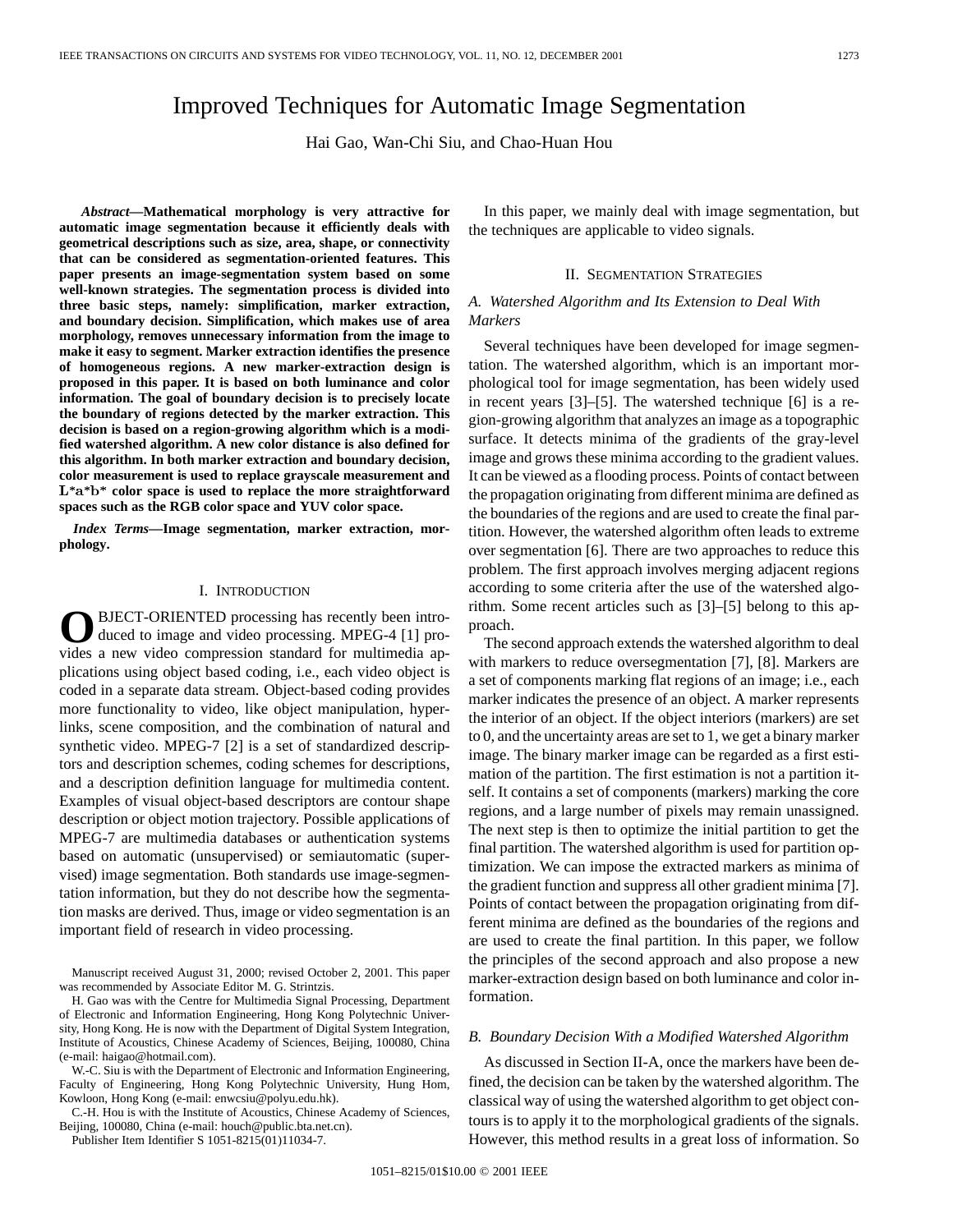

Fig. 1. Block diagram of image segmentation.

the use of gradients for segmentation is problematic. In particular, if the original signal involves transitions, its morphological gradient is either biased or too thick (more than two pixels).

The idea of using the watershed algorithm directly on the signal for segmentation was proposed in [9] to deal with color images. It is a region-growing algorithm. Our approach follows these principles with a modification on color distance measure.

## *C. Image Segmentation*

A fairly general approach to morphological segmentation [8] involves three steps: image simplification, marker extraction, and contour definition. The scheme of this process is presented in Fig. 1.

In the first step, images are simplified for ease of segmentation; in the second step, markers are extracted; then in the last step, a region-growing algorithm is used to decide the boundaries. The second step, marker extraction, which will get the first estimation of the partition, is the most important step of the whole process, because the general view of the final partition is decided by this step on the whole. The marker-extraction step is also the most difficult step of the whole process, because it is not an easy task to extract markers exactly: too many markers will lead to extreme oversegmentation and too fewer markers will merge different objects.

In this paper, we simplify images by area morphological operators [10], [11]. This method is different from standard morphology which uses a structuring element, and avoids its disadvantages. We propose a new design for marker extraction, which makes use of both luminance and color information. In the third step, we use a region-growing algorithm to assign the remaining pixels, which follows the principles of [9] with a modification on color distance definition.

# III. IMAGE SIMPLIFICATION

In image segmentation, images are first simplified for ease of segmentation. Many standard morphological filters are often designed to smooth noisy gray-level images by a determined composition of opening and closing with a given structuring element. A standard morphological opening (res. closing) simplifies the original image by removing the *bright (res. dark)* components that do not fit within the structuring element. However, object boundaries may be distorted according to the shape of the structuring element used. Boundary distortion can lead to false segmentation results.

In our work, we use area morphological operators [10], [11]. An area open (res. close) operator on an image will remove all *bright (res. dark)* connected components that do not have a minimum area of s. Area openings and closings depend only on an area parameter and do not depend on structuring element shape. Area operators, therefore, avoid the associated problems of imposing the structuring element shape on a processed image.

Let us elaborate briefly the implementation of area openings. Note that a similar procedure is required for area closings. First, let us recall the definition of *regional maximum* [12]. A regional maximum  $m$  of a grayscale image  $I$  is a connected component of pixels with the same intensity value, such that every pixel in the neighborhood of  $m$  has a strictly lower value. The general principle of area openings [10], [11] is to decrease the intensity of all the "bright" connected components of the image. In order to specify all the "bright" connected components of the image, we begin with the extracted regional maxima. We consider *successively* all the extracted regional maxima of the original image. For each maximum, an iso-intensity line is drawn around it and the intensity of the iso-intensity line is progressively decreased until the area of the region which is enclosed by the iso-intensity line is larger than  $s$ , a given area parameter. Note that the enclosed region is a "bright" connected component, and the intensity of all the pixels of this component will be modified to the intensity of the iso-intensity line.

The data structure for area operators is the *heap* [10]. A pixel heap is basically a balanced tree of pixel pointers, which satisfies the heap condition: the grayscale value of any heap pixel is larger than the value of its children.

Let  $I$  be the original grayscale image. The successive steps of area openings are as follows.

- 1) Extract the regional maxima of  $I$  [12].
- 2) For each maximum  $m$  of  $I$ , do the following.
	- a) Initialize the heap and add all neighbor pixels of  $m$ to the heap.
	- b) Do the following until the number of the "marked" pixels (including the pixels belonging to maximum  $(m)$  is larger than  $s$ , the given area parameter.
		- i) Extract a pixel  $p$  from the heap.
		- ii) If the intensity of  $p$  is not larger than the last extracted and "marked" pixel, pixel  $p$  will be "marked". Then scan all neighbor pixels of  $p$ , and the pixels that have not been added to the heap are put into the heap.
		- iii) If the intensity of  $p$  is larger than the last "marked" pixel, it means that the scanning will lead to an unprocessed maximum. Pixel  $p$  will not be "marked", and the scanning for maximum  $m$  will be broken and no more pixels will be marked.
	- c) Modify the original image: give all the "marked" pixels (including pixels belonging to maximum  $m$ ) the intensity of the last "marked" pixel.

Note that the operations of adding a pixel to the heap and extracting a pixel from the heap include also rearranging the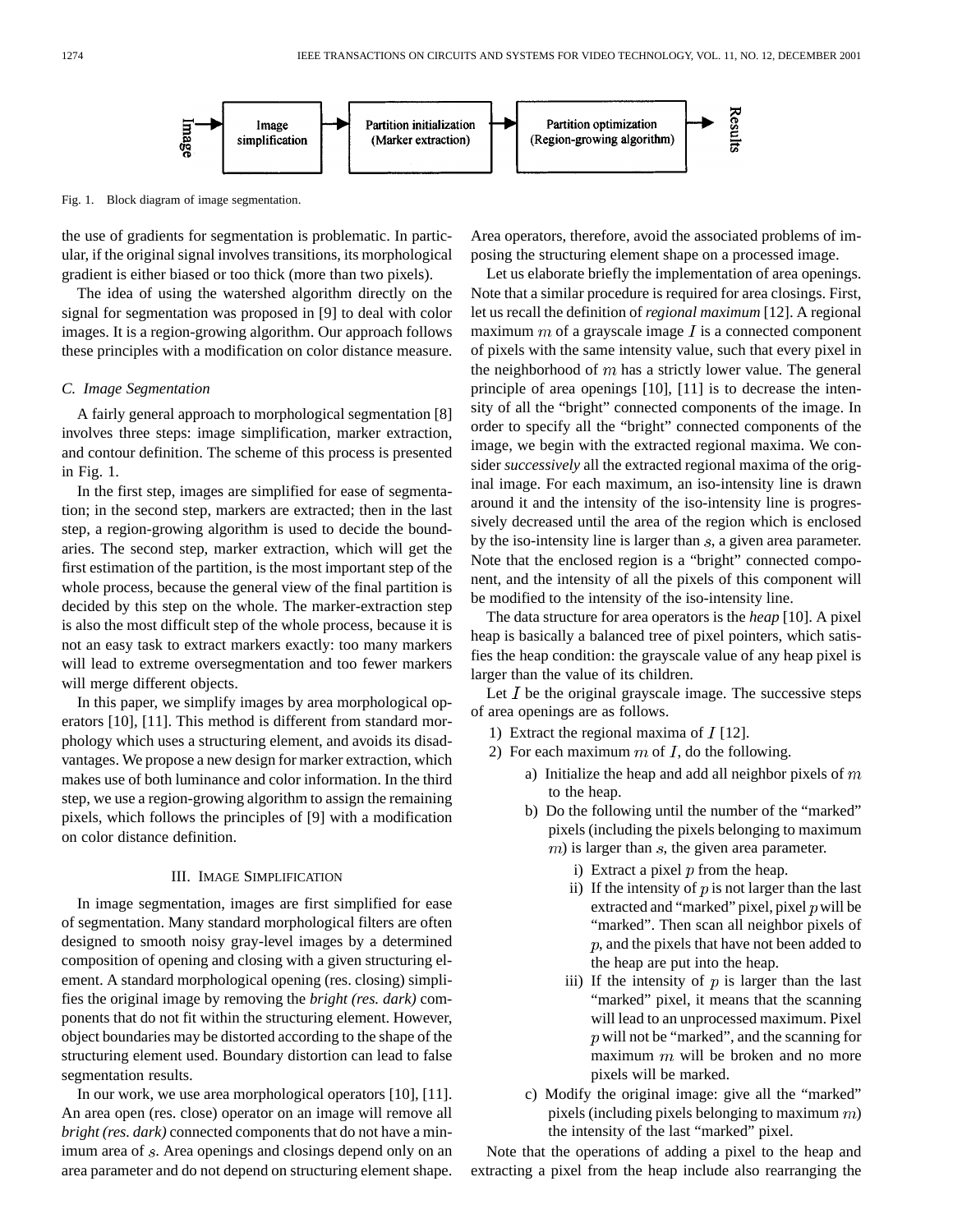

Fig. 2. Labeling of flat regions using the method given in [7]. First row: original and simplified image. Second row: labeling of all flat regions (2121 regions) and labeling of flat regions larger than 100 pixels (78 regions).

heap elements in order to preserve the pixel heap condition. For image simplification, area operations are taken on all the Y, Cr, and Cb components.

# IV. PARTITION INITIALIZATION

The basic idea for this part is to extract flat regions of the simplified image. In [7], Salembier and Pardas introduced a method to extract flat regions of a simplified image based on "constrained region labeling" and "morphological contrast". This method is rather complicated. "Constrained region labeling" aims at finding the connected components of the space where the function is of constant gray-level value. Once a flat region has been labeled, if its size (number of pixels) is smaller than the given minimum size, its label is removed and the region is considered to be an uncertainty area. This labeling algorithm is viewed as the constrained labeling algorithm. However, the constrained region labeling itself is not good enough for the task of marker extraction. Marker extraction must be completed by another technique. In [7], "morphological contrast" is used to complete marker extraction. An example of labeling flat regions is given in Fig. 2.

In this paper, we propose a very simple but very efficient method to extract the flat regions of the simplified images based on both luminance and color information. If we set all the flat regions to 0 and set other regions to 1, we get the binary marker image. The marker image can be regarded as an initial partition, or a first estimation of the partition. As we have pointed out in Section II, the first estimation is not a partition itself. It contains a set of components marking the core regions (markers), and a large number of pixels may remain unassigned.

Flat regions can be simply identified by using the morphological gradient. Indeed, the areas where the morphological gradient has a low gray-level value correspond to flat regions. The morphological gradient by erosion and dilation is defined as follows.

*Definition 1:* If  $f(x, y)$  denotes an input signal and  $M_n$  denotes a window or flat structuring element of size  $n$ , the erosion and dilation by the flat structuring element  $M_n$  are given by

$$
\begin{aligned} \text{Erosion: } & \varepsilon_n(f)(x, y) \\ &= \text{Min}\left\{f(x + x_0, y + y_0), (x_0, y_0) \in M_n\right\} \\ \text{Dilation: } &\delta_n(f)(x, y) \\ &= \text{Max}\left\{f(x - x_0, y - y_0), (x_0, y_0) \in M_n\right\}. \end{aligned} \tag{1}
$$

*Definition 2:* The morphological gradient is given by

## Morphological gradient:

$$
g(f)(x, y) = \delta_1(f)(x, y) - \varepsilon_1(f)(x, y). \quad (2)
$$

The gradient is usually calculated on the luminance component. Sometimes luminance variations are very small along the borders of the adjacent objects. In such cases, we may get false markers due to the resulting small gradients. To overcome this problem, we incorporate color information into gradient computation.

Let  $q_V(x, y)$  denote the gradient obtained from luminance information and  $g_C(x, y)$  denote the gradient obtained from color information, then the incorporated gradient  $g(x, y)$  is given by

$$
g(x,y) = \max(g_Y(x,y), g_C(x,y)).
$$
 (3)

 $g_Y(x, y)$  is calculated on the Y component in the YcbCr color space using (2), and  $g_C$  is calculated as follows:

$$
g_{\mathcal{C}}(x,y) = \sqrt{(g_{\mathcal{L}^*}(x,y))^2 + (g_{\mathbf{a}^*}(x,y))^2 + (g_{\mathbf{b}^*}(x,y))^2}
$$
 (4)

where  $g_{L^*}(x, y), g_{a^*}(x, y)$ , and  $g_{b^*}(x, y)$  are calculated on the  $L^*$ ,  $a^*$ ,  $b^*$  components in the  $L^*a^*b^*$  color space using (2), respectively.

In order to get the gradient from color information, we use a nonlinear color space, the  $L^*a^*b^*$  color space [13], which is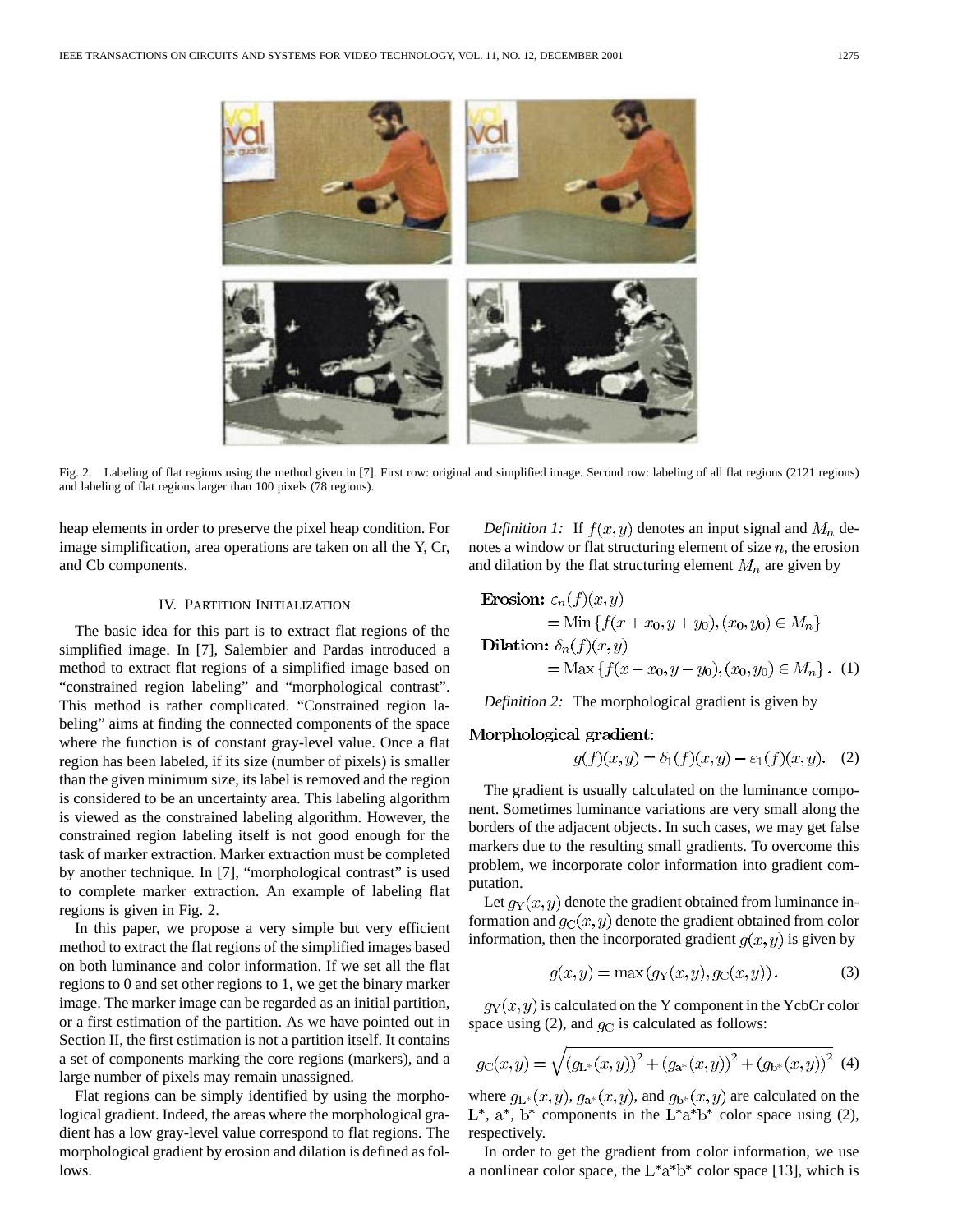

Fig. 3. Example of extraction of flat regions. First row: original and simplified image. Second row: gradient from luminance information and gradient from  $L^*a^*b^*$  color information. Third row: incorporated gradient image and marker image.

related to the CIE XYZ standard observer through a nonlinear transformation. The  $L^*a^*b^*$  color space is a suitable choice for this purpose because it is a perceptually equalized color space, i.e., the numerical distance in this space is proportional to perceived color difference.

The transformation of YCbCr (with ITU-R Rec. 624-4 specs) to RGB can be represented as follows [14]:

$$
\begin{bmatrix} R \\ G \\ B \end{bmatrix} = \begin{bmatrix} 1 & 0 & 1.4022 \\ 1 & -0.3456 & -0.7145 \\ 1 & 1.7710 & 0 \end{bmatrix} \begin{bmatrix} Y \\ Cb \\ Cr \end{bmatrix}.
$$

Note that in the above formula, we assume that Y is within the range  $[0, 255]$ , and Cb, Cr are within the range  $[-128, 127]$ . The transformation of RGB to  $L^*a^*b^*$  is represented as follows [14]:

1) R, G, B (with D65 white point) values are converted into  $X, Y, Z$  tristimulus values:

$$
\begin{bmatrix} X \\ Y \\ Z \end{bmatrix} = \begin{bmatrix} 0.412\,453 & 0.357\,580 & 0.180\,423 \\ 0.212\,671 & 0.715\,160 & 0.072\,169 \\ 0.019\,334 & 0.119\,193 & 0.950\,227 \end{bmatrix} \begin{bmatrix} \text{R} \\ \text{G} \\ \text{B} \end{bmatrix}.
$$

2)  $L^*$ ,  $a^*$ ,  $b^*$  values are obtained from the following transformation:

$$
L^* = \begin{cases} 116 \times \left(\frac{Y}{Y_n}\right)^{1/3}, & \text{for } \frac{Y}{Y_n} > 0.008856\\ 903.3 \times \frac{Y}{Y_n}, & \text{otherwise} \end{cases}
$$



Fig. 4. Structure of the hierarchical queue [7].

$$
a^* = 500 * \left( f\left(\frac{X}{X_n}\right) - f\left(\frac{Y}{Y_n}\right) \right)
$$
  

$$
b^* = 200 * \left( f\left(\frac{Y}{Y_n}\right) - f\left(\frac{Z}{Z_n}\right) \right)
$$
  
where  $f(t) = \begin{cases} t^{1/3}, & \text{for } t > 0.008 856 \\ 7.787 * t + \frac{16}{116.0}, & \text{otherwise} \end{cases}$ .

Here  $X_n$ ,  $Y_n$ , and  $Z_n$  are the tristimulus values of the reference white, which are selected as 255 for 8-bit image data representation. In many practical cases, the resulting gradient images exhibit many noisy gradients. In order to prevent this, gradient im-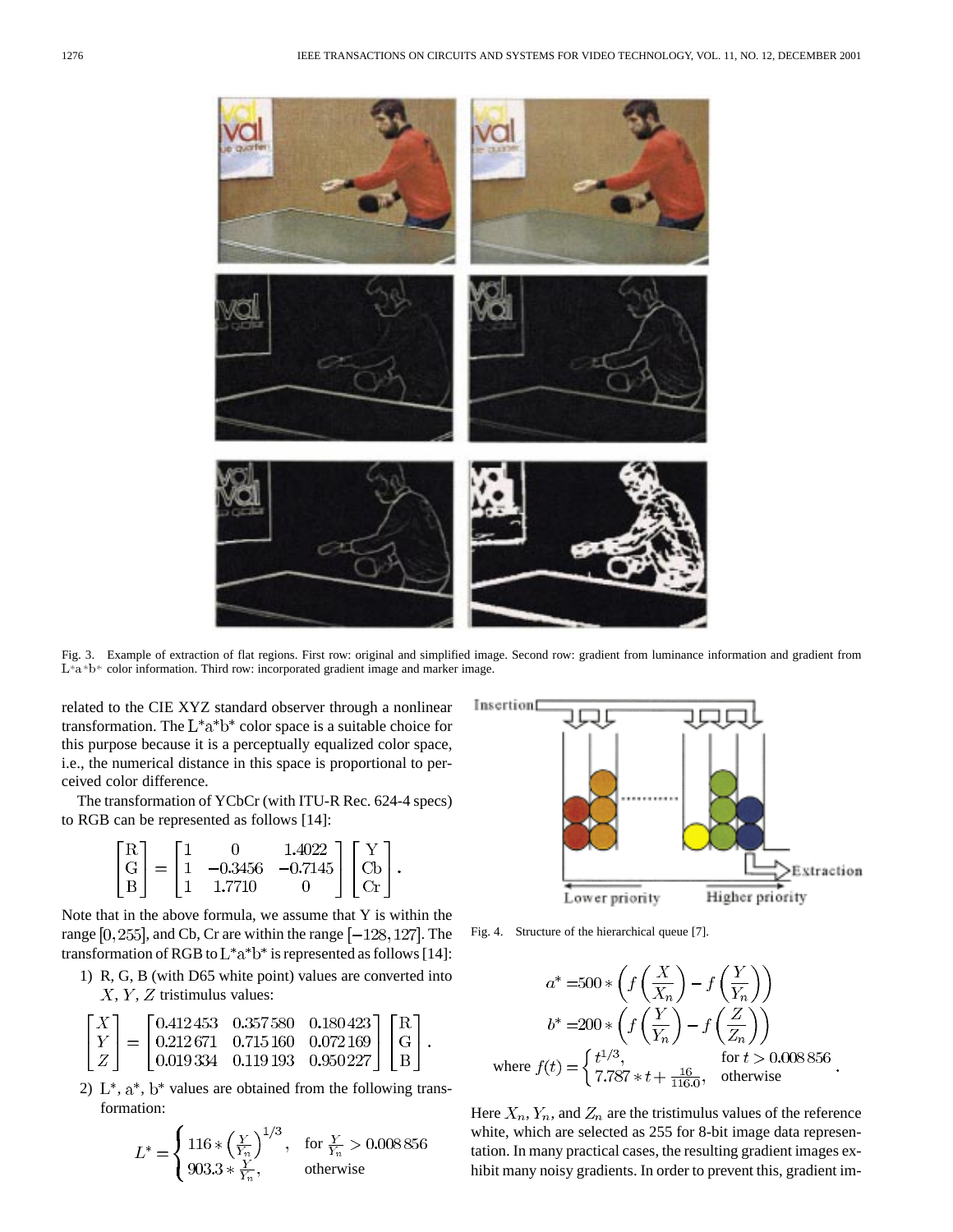

Fig. 5. First row: original image, and image simplified by area operators. Second row: segmentation result using the "constrained region labeling" marker extraction [7] and our proposed region growing, and segmentation result using our proposed marker extraction and region growing.



Fig. 6. First row: original image, and image simplified by area operators. Second row: segmentation result using our proposed marker extraction and Meyer's region growing [9], and segmentation result using our proposed marker extraction and region growing.

ages are open–closed by an area open–close operator to remove all bright and dark connected components that do not have a minimum area of  $s_0$  ( $s_0$  is much smaller than s, which is chosen for image simplification).

We then threshold the open–closed gradient image. All connected regions of the open-closed gradient image, which have a gray level lower than a given threshold are considered as markers (object interiors). The object interiors are set to 0, and the uncertainty areas are set to 1, giving us the binary marker image. The binary marker image can be regarded as the first estimation of the partition. Fig. 3 shows an example of marker extraction.

## V. PARTITION OPTIMIZATION

For partition optimization, as discussed in Section II-B, we follow the principles of [9] with a modification on color distance measure. To get the object contour, with respect to the classical way of using the watershed algorithm (which is to work on the morphological gradient of the signal to segment), the idea of using the watershed algorithm directly on the signal to segment has two distinctive characteristics. First, the pixels that are processed by the algorithm are not pixels of the gradient but pixels of the signal itself. Second, the priority of a pixel is not defined by its gray-level value, but defined as the opposite of its color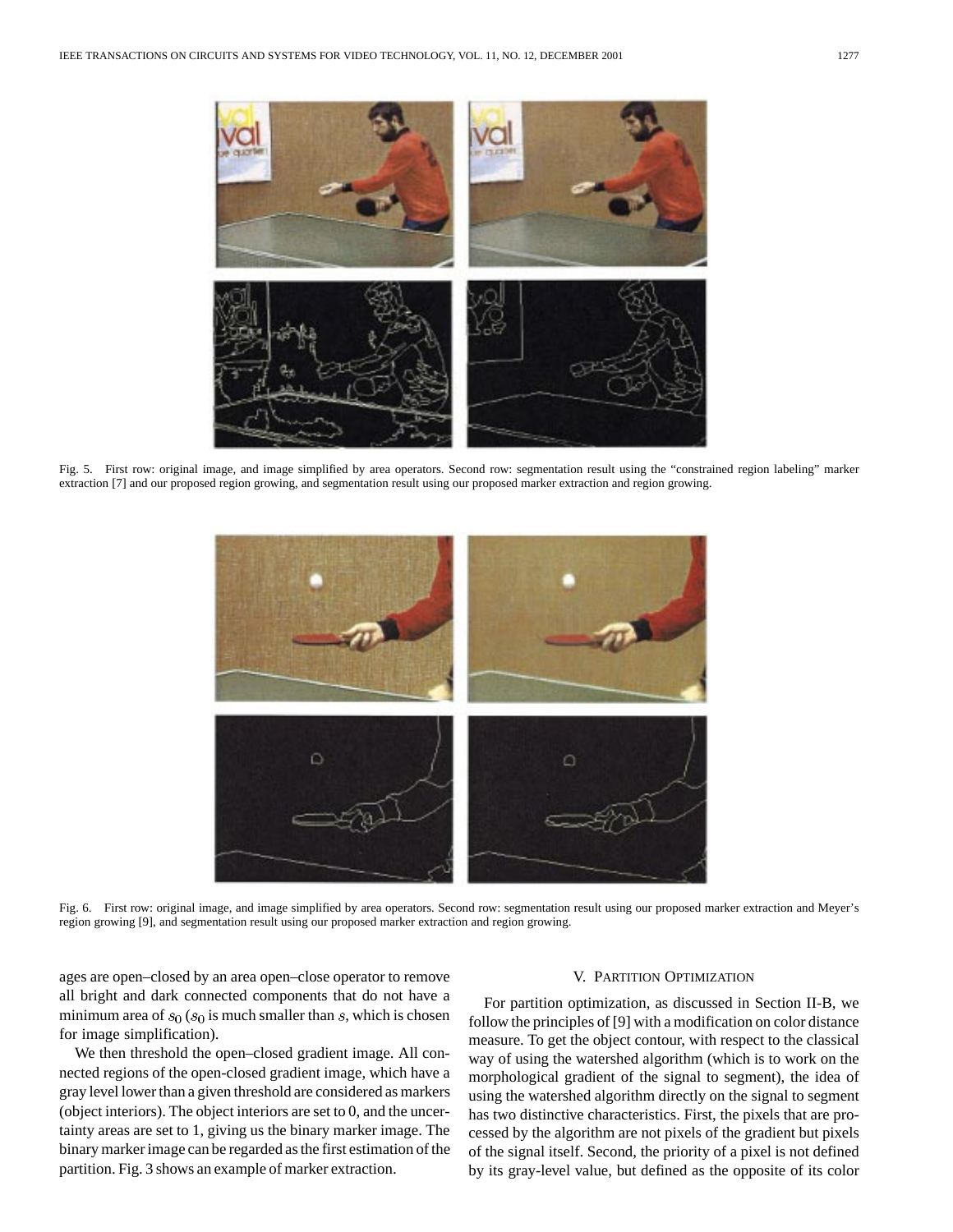

Fig. 7. Illustration of the whole process of the segmentation of the first frame of the table tennis sequence. (a) Original frame 000. (b) Simplified image 000. (c) Gradient image. (d) Open–closed gradient. (e) Marker image. (f) Segmentation result.



Fig. 8. Original frames of the table tennis sequence. (a) Original frame 006. (b) Original frame 012. (c) Original frame 018. (d) Original frame 024. (e) Original frame 030. (f) Original frame 036.

distance to a given region. This implies that a high (low) priority is assigned to a pixel with short (long) distance to a given region.

In [9], the color difference between two pixels  $x$  and  $y$  was defined in RGB color space as

$$
\text{Max}(|r_x - r_y|, |g_x - g_y|, |b_x - b_y|). \tag{5}
$$

The author also used HLS color space for color distance definition and obtained better results as compared to the RGB color space.

In this paper, we use  $L^*a^*b^*$  color space [13] for color distance definition, because  $L^*a^*b^*$  color space is a perceptually equalized color space, i.e., the numerical distance in this space is proportional to the perceived color difference. The color distance between two pixels  $x$  and  $y$  is defined as

$$
\sqrt{\left(L_x^* - L_y^*\right)^2 + \left(a_x^* - a_y^*\right)^2 + \left(b_x^* - b_y^*\right)^2}.
$$
 (6)

The pixel priority of pixel  $p$  (to a region  $r$ ) is defined as

$$
PRIORITY (p) = \frac{1}{\sqrt{(L_p^* - L_r^*)^2 + (a_p^* - a_r^*)^2 + (b_p^* - b_r^*)^2}}.
$$
\n(7)

The data structure used by the region-growing algorithm is the hierarchical queue (also called the ordered queue) [9]. It consists of a set of queues [7] with different priorities as shown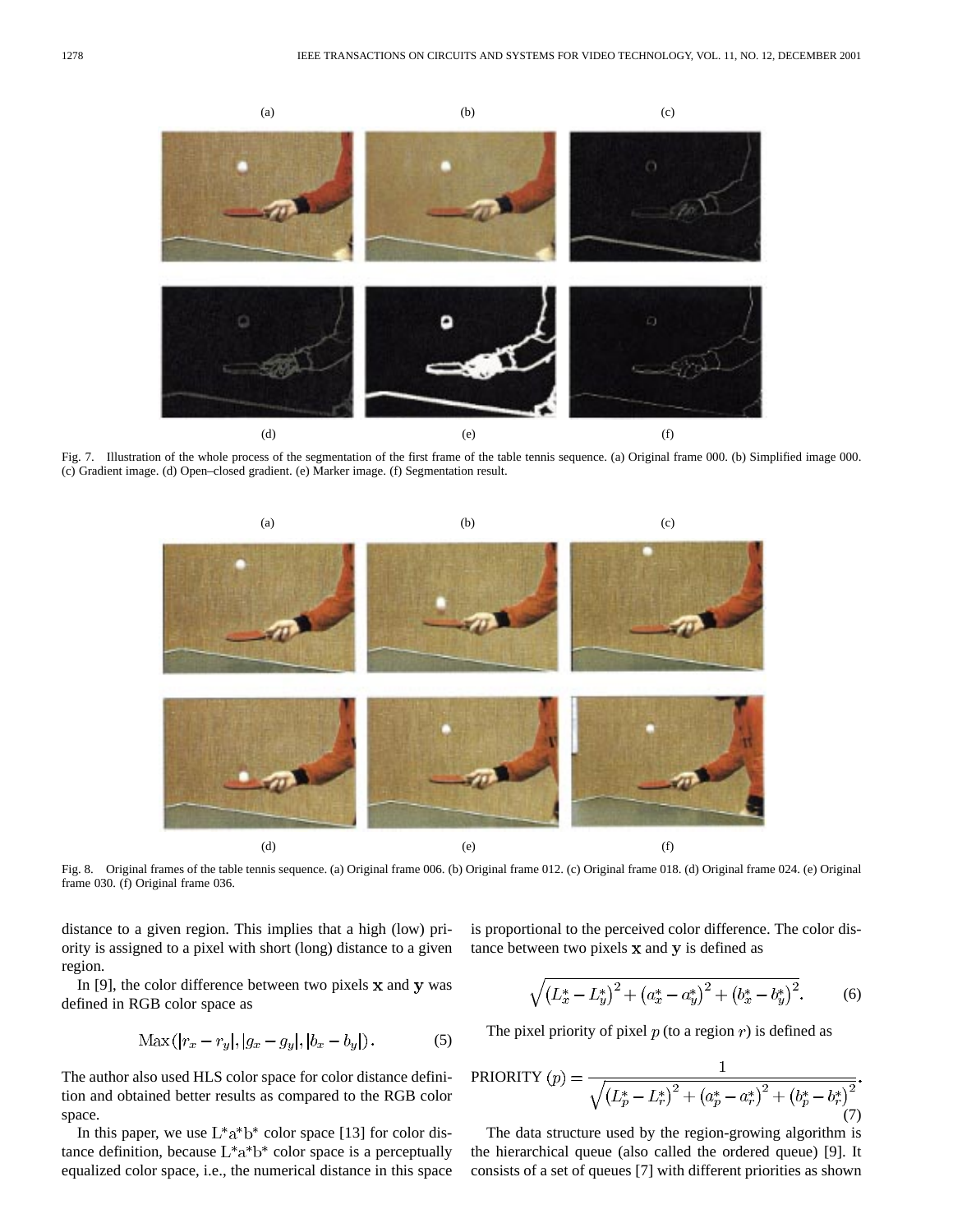

Fig. 9. Segmentation results of the frames of the table tennis sequence. (a) Segmented frame 006. (b) Segmented frame 012. (c) Segmented frame 018. (d) Segmented frame 024. (e) Segmented frame 030. (f) Segmented frame 036.



Fig. 10. Original frames of the Claire sequence.

in Fig. 4. The priority of each pixel is determined by its color distance to a given region.

Adopting the hierarchical queue and the pixel priority described above, the region-growing algorithm [9] involves two steps: *initialization of the hierarchical queue* and *growing of the markers*. The initialization step starts the process by giving the hierarchical queue the locations of all neighbor pixels of the markers with pixel priorities. The growing step repeats the following process until the queue is empty.

- 1) Extracts a pixel from the hierarchical queue.
- 2) This pixel has at least one labeled region in its neighborhood. If it has only one labeled region in its neighborhood, it is assigned to this region; if it has more than one labeled regions in its neighborhood, it is assigned to the labeled region with the shortest color distance to this pixel.

3) The neighbor pixels of this pixel that have not been labeled and still outside the hierarchical queue are put into the hierarchical queue with pixel priorities.

When the queue is empty, every pixel in the image is associated with an object. To show segmentation results more clearly, we represented them by boundaries.

## VI. EXPERIMENTAL RESULTS

We have performed a large number of experiments to test our new approach. In this section, we give some of these experimental results. In Section IV, we have presented our design for marker extraction, which has been implemented in our segmentation algorithm. Fig. 5 gives experimental results which compare our segmentation algorithm and the techniques described